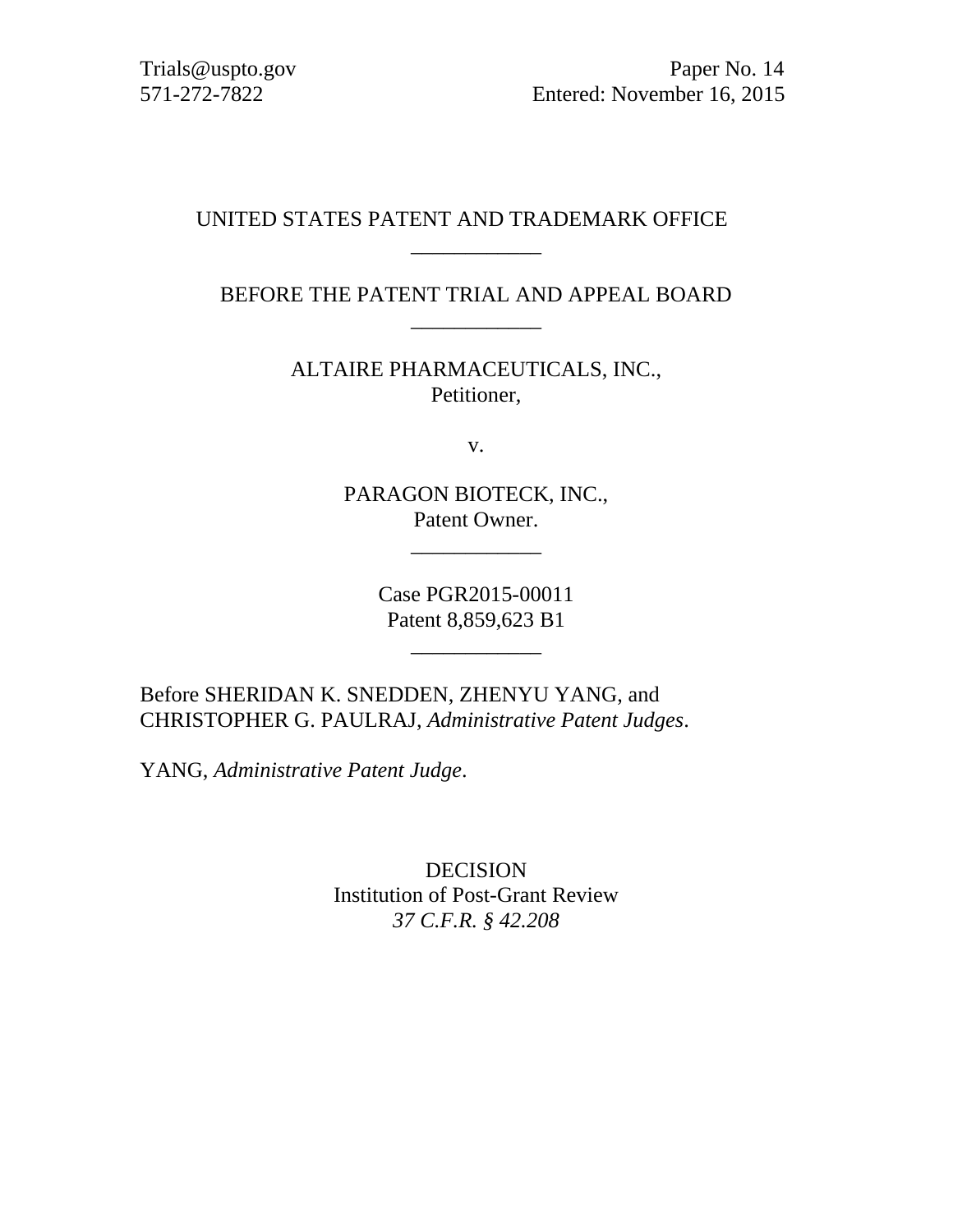#### INTRODUCTION

Altaire Pharmaceuticals, Inc. ("Petitioner") filed a Petition for a postgrant review of claims 1–13 of U.S. Patent No. 8,859,623 B1 ("the '623 patent," Ex. 1001). Paper 1 ("Pet."). Paragon Bioteck, Inc. ("Patent Owner") filed a Preliminary Response. Paper 7 ("Prelim. Resp."). Thereafter, at our request (Paper 8), Petitioner filed a Reply, addressing the issue of whether the Petition properly identifies all real parties in interest (Paper 11). We have jurisdiction under 35 U.S.C. § 324, which provides that post-grant review shall not be instituted unless it is determined that "the information presented in the petition filed under section 321, if such information is not rebutted, would demonstrate that it is more likely than not that at least 1 of the challenged claims in the petition is unpatentable." 35 U.S.C. § 324(a).

For the reasons provided below, we determine that Petitioner has demonstrated that it is more likely than not that at least one claim of the '623 patent is unpatentable. Because Petitioner has satisfied the threshold requirement set forth in 35 U.S.C. § 324(a), we institute a post-grant review of claims 1–13 of the '623 patent.

### *Related Proceedings*

Patent Owner identifies two district-court cases involving the parties. Paper 5, 1. Those cases, however, appear to involve issues unrelated to the '623 patent. Prelim. Resp. 6 n.7.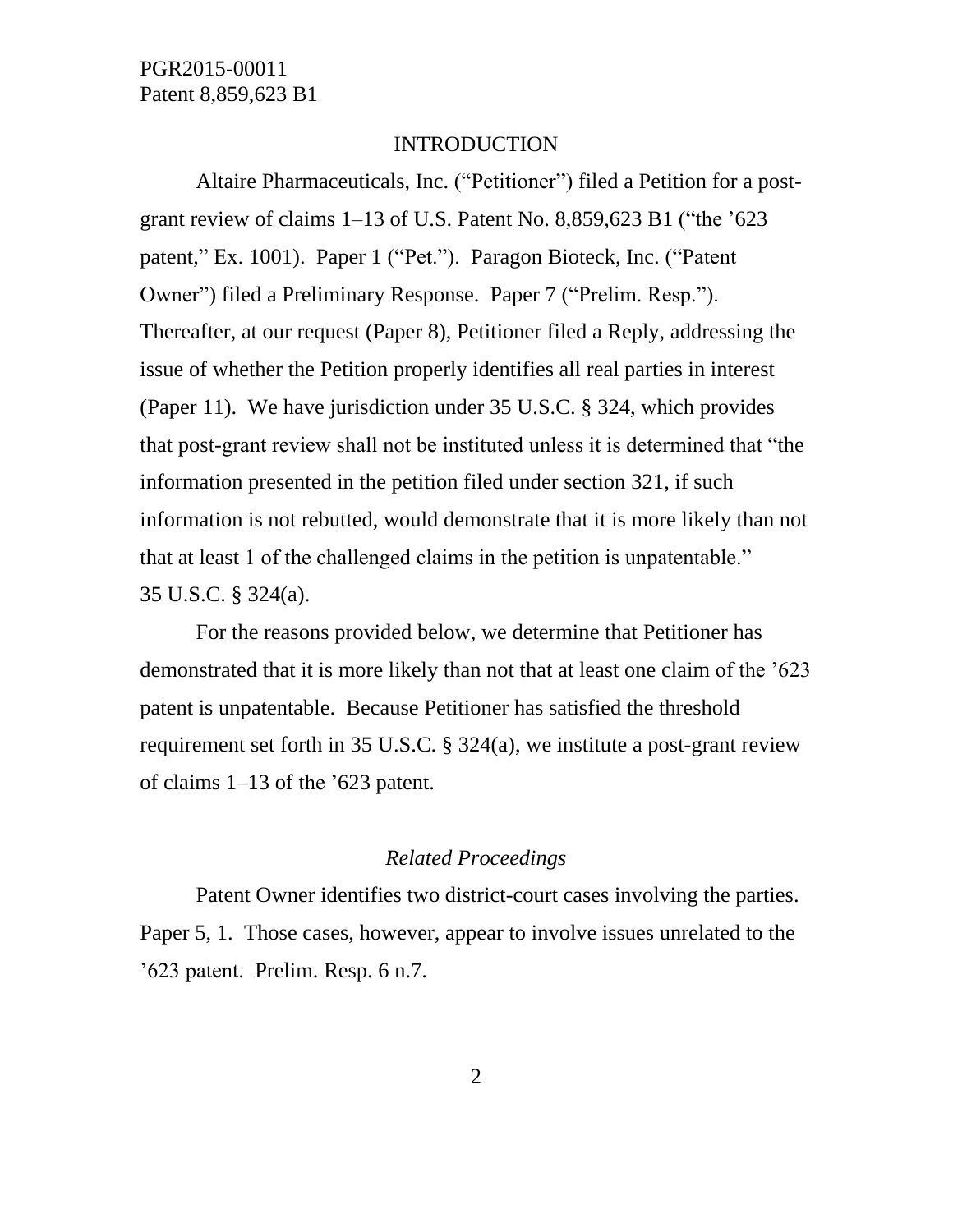#### *The '623 Patent*

The '623 patent "is directed to methods and compositions of stabilizing phenylephrine formations." Ex. 1001, Abstract. "Phenylephrine is a selective α1-adrenergic receptor agonist used primarily as a decongestant, as an agent to dilate the pupil, and to increase blood pressure." *Id.* at 1:6–8. Specifically, the '623 patent provides "a composition comprising at least 95% R-phenylephrine hydrochloride and an aqueous buffer, wherein the composition substantially maintains an initial chiral purity of R-phenylephrine hydrochloride for at least 6 months stored between –10 to 10 degree Celsius." *Id.* at 1:16–21. It also discloses "methods of dilating the pupil comprising administering a composition comprising R-phenylephrine hydrochloride topically to a mammal, wherein the composition substantially maintains the initial chiral purity of Rphenylephrine hydrochloride for at least 6 months." *Id.* at 1:38–42.

At the time of the '623 patent invention, it was known that R-phenylephrine, but not S-phenylephrine, was useful to dilate the pupil. *Id.* at 6:21–30. Thus, "it is important that an eye drop containing Phenylephrine Hydrochloride used for dilation of the pupil contains predominantly the Risomer in order to maintain maximum efficacy of the ophthalmic solution." *Id.* at 6:30–33.

According to the '623 patent, generally, commercially available phenylephrine hydrochloride ophthalmic solutions were stored at 20 to 25 degree Celsius, with the container tightly closed. *Id.* at 2:60–65. A solution under such condition, however, often turns brown over time and cannot be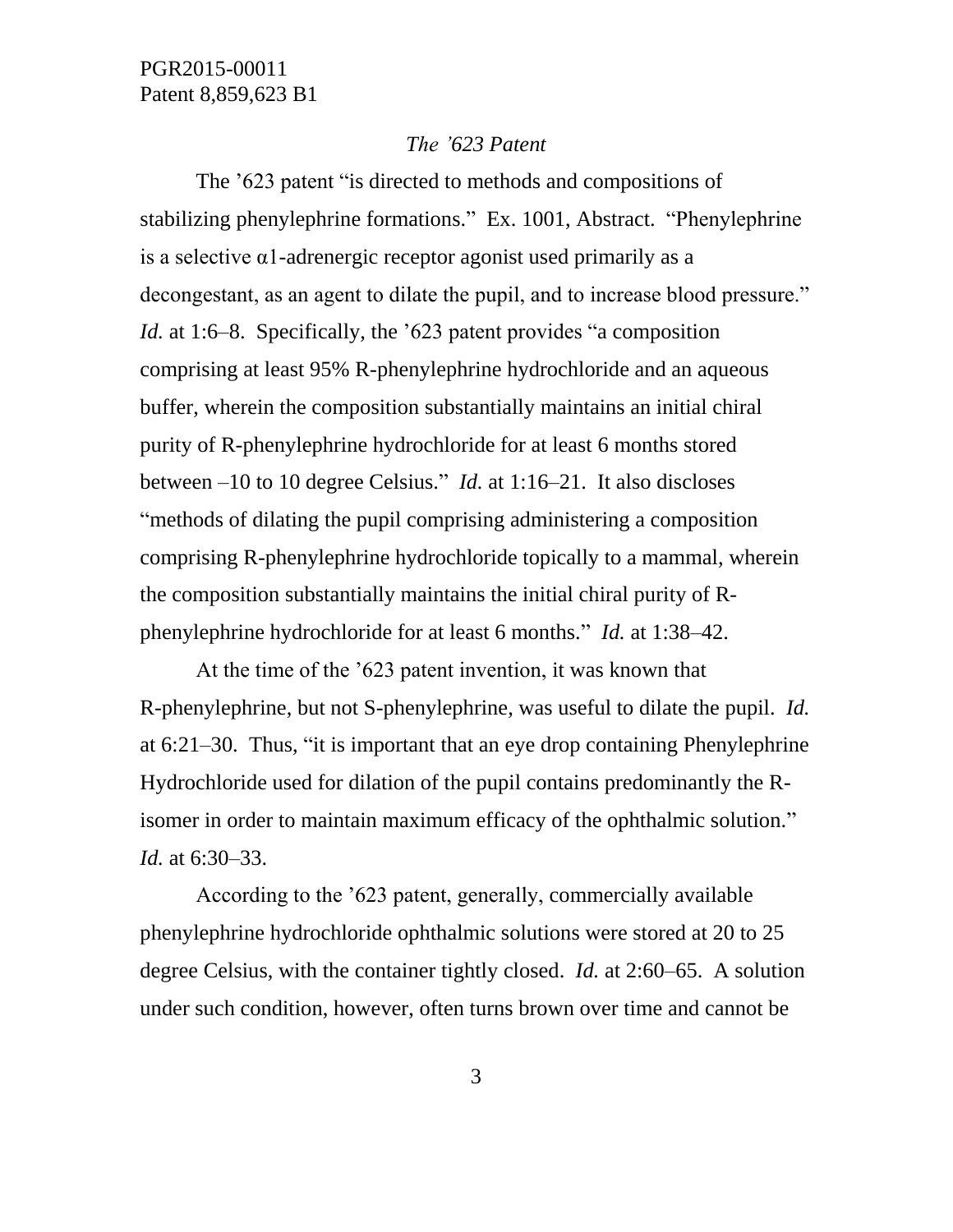$\overline{a}$ 

used. *Id.* at 2:66–3:3. The '623 patent states that it "provides the improvement to overcome such instability problem." *Id.* at 3:4–5.

## *Illustrative Claim*

Claims 1 is the sole independent claim. It reads:

1. A method of using an ophthalmic composition for pupil dilation, the composition comprising R-phenylephrine hydrochloride having an initial chiral purity of at least 95% and an aqueous buffer, wherein the chiral purity of R-phenylephrine hydrochloride is at least 95% of the initial chiral purity after 6 months, the method comprising:

administering the composition into an eye of an individual in need thereof, wherein the composition is stored between –10 to 10 degree Celsius prior to administration, and wherein the composition comprises R-phenylephrine hydrochloride having a chiral purity of at least 95% when administered after storage.

## *Asserted Ground of Unpatentability*

Petitioner asserts the following grounds of unpatentability:

1. claims 1–13 as anticipated by, or in the alternative, rendered

obvious over, Altaire's Product ("the Altaire's Product ground");

2. claims 1–13 as anticipated by, or in the alternative, rendered obvious over, Altaire's Package Insert,<sup>1</sup> "or alternatively, in view of common knowledge in the art or, alternatively or in addition, in view of U.S.

<sup>&</sup>lt;sup>1</sup> Sterile Phenylephrine Hydrochloride Ophthalmic Solution, USP (Revised August 2010) (Ex. 1018).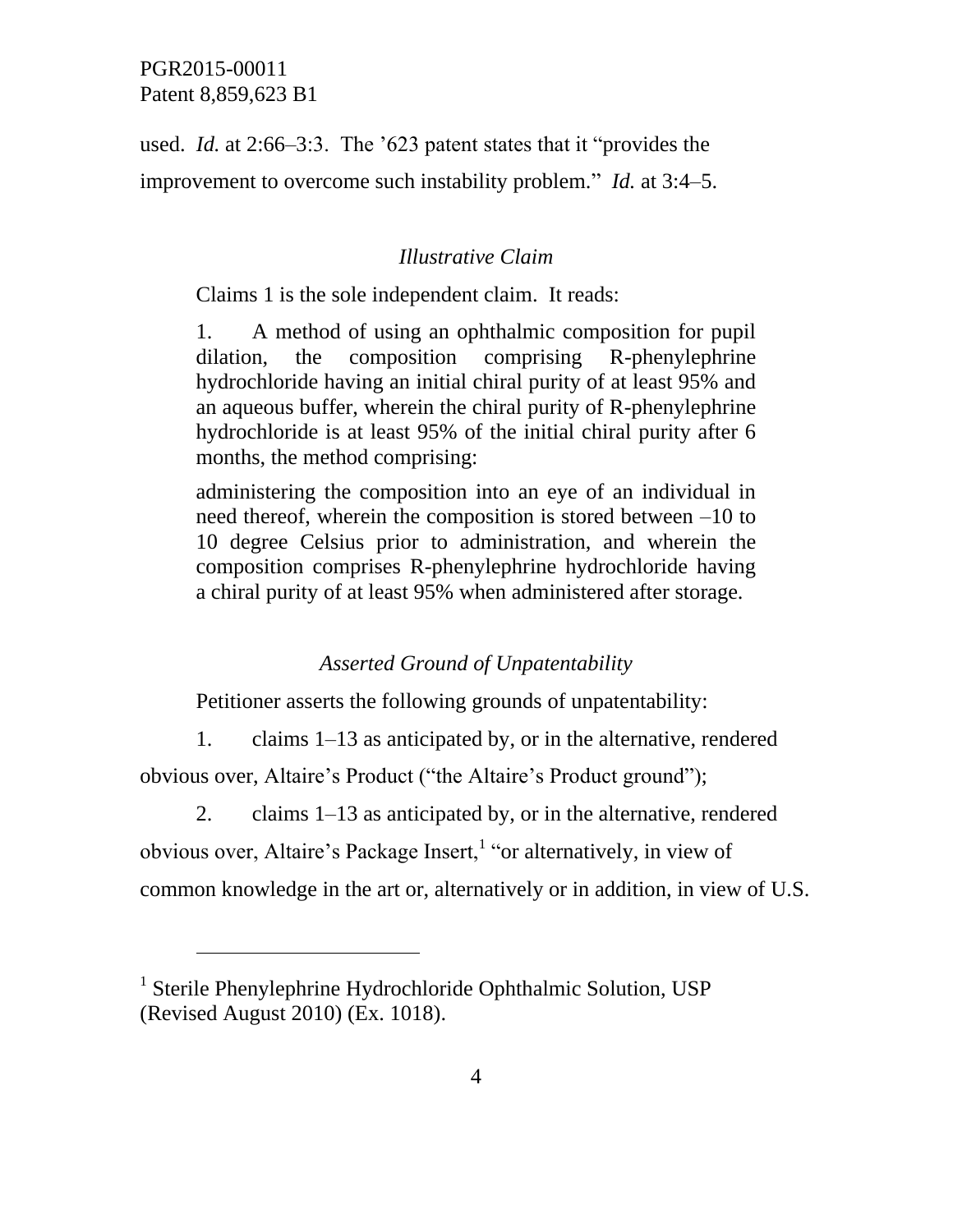$\overline{a}$ 

Patent No. 3,966,749 $^2$  and in further view of Syn-Tech's Commercially Available product ("the Altaire's Package Insert ground");

3. claims 1–13 as "obvious in view of Applicants' Admitted Prior Art ('AAPA'), Altaire's Commercial Product, and/or the common knowledge in the art or, alternatively or in addition, in view of U.S. Patent No. 3,966,749" ("the AAPA ground"); and

4. claims 1–13 as unpatentable "under 35 U.S.C. § 112(b) for failing to particularly point out and distinctly claim the subject matter which the joint inventors regard as the invention" ("the indefiniteness ground").

In support of its patentability challenge, Petitioner relies on the Declaration of Assad Sawaya. Ex. 1003.

### ANALYSIS

### *Eligibility for Post-Grant Review*

The '623 patent issued on October 14, 2014, from an application filed on November 14, 2013. Ex. 1001, (22). It does not claim the benefit of any earlier filing date. Because it issued from an application that contains a claim with an effective filing date after March 16, 2013, the '623 patent is available for post-grant review. *See* Leahy-Smith America Invents Act (Pub. L. No. 112-29, 125 Stat. 284 (2011), §§ 3(n)(1), 6(f)(2)(A).

The Petition was filed on May 11, 2015 (Pet. 69), within 9 months of the grant of the '623 patent. *See* 35 U.S.C. § 321(c). Petitioner further

<sup>&</sup>lt;sup>2</sup> U.S. Patent No. 3,966,749, issued on June 29, 1976 (Ex. 1011).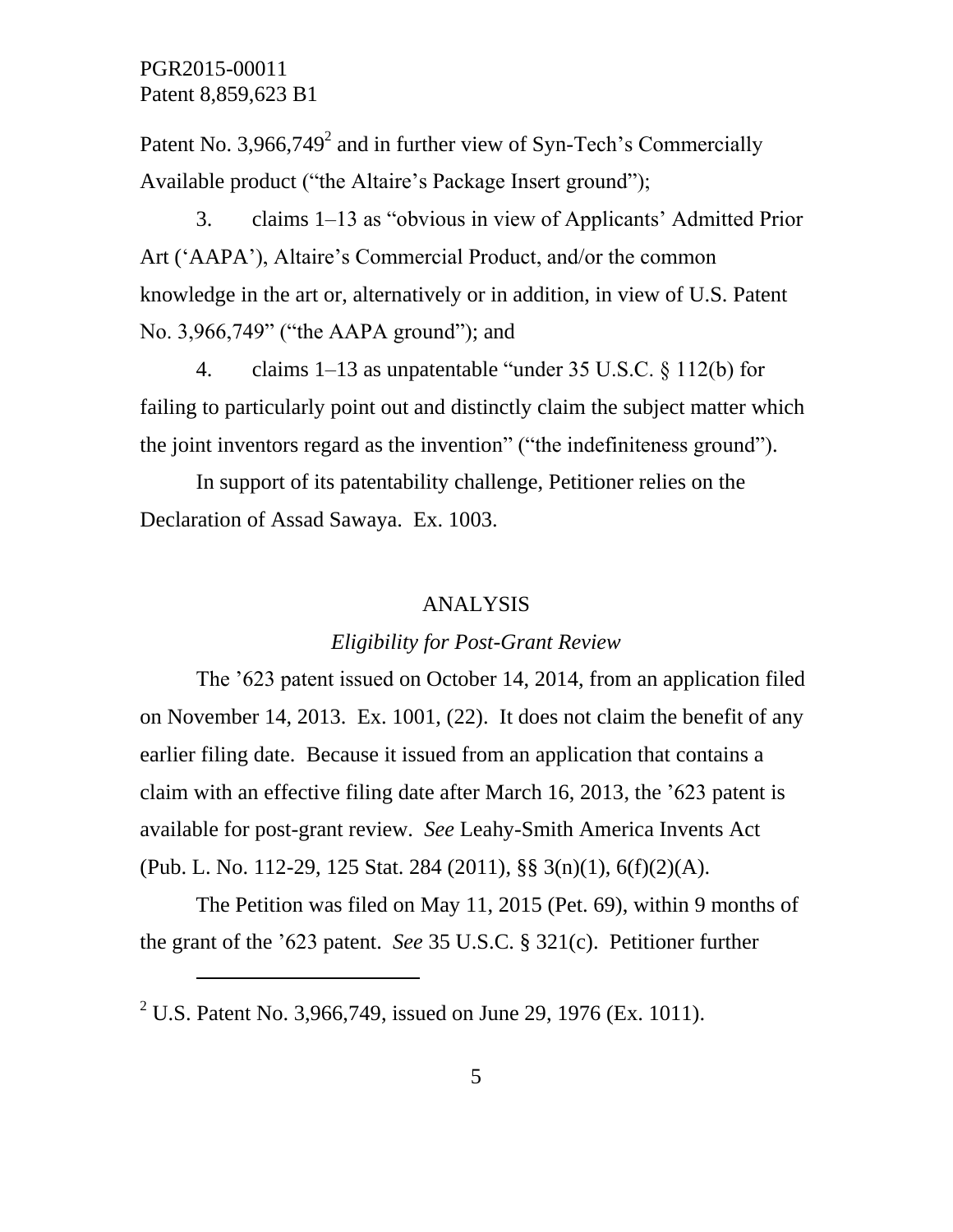certifies that it has standing to seek a post-grant review of the '623 patent. Pet. 2.

### *Real Party in Interest*

Patent Owner requests that we dismiss the Petition because Petitioner should have identified Sawaya Aquebogue, LLC ("Saw Aque") as a real party in interest. Prelim. Resp. 2. Based on the current record, we are not persuaded.

A petitioner for a post-grant review must identify all real parties in interest. 35 U.S.C. § 322(a)(2); *see also* 37 C.F.R. § 42.8(b)(1). The real party in interest may include not only the named petitioner, but also "the party or parties at whose behest the petition has been filed." Office Patent Trial Practice Guide ("Trial Practice Guide"), 77 Fed. Reg. 48,756, 48,759 (Aug. 14, 2012). Whether a non-party is a real party in interest is a highly fact-dependent question. *Id.*

Patent Owner argues that Saw Aque and Petitioner "are related companies under the common control, and are even run by the same individual – Assad Sawaya." *Id.* at 3. According to Patent Owner, Mr. Sawaya serves as both the President of Petitioner and the General Manager of Saw Aque. *Id.* (citing Ex. 2001 ¶ 3). In addition, the two companies share the same address, and Petitioner's General Counsel accepts service of legal documents for both companies at this same address. *Id.* at 3–4 (citing Exs. 2002, 2003, 2005). Patent Owner refers to an Air State Facility permit issued by the New York State Department of Environmental

6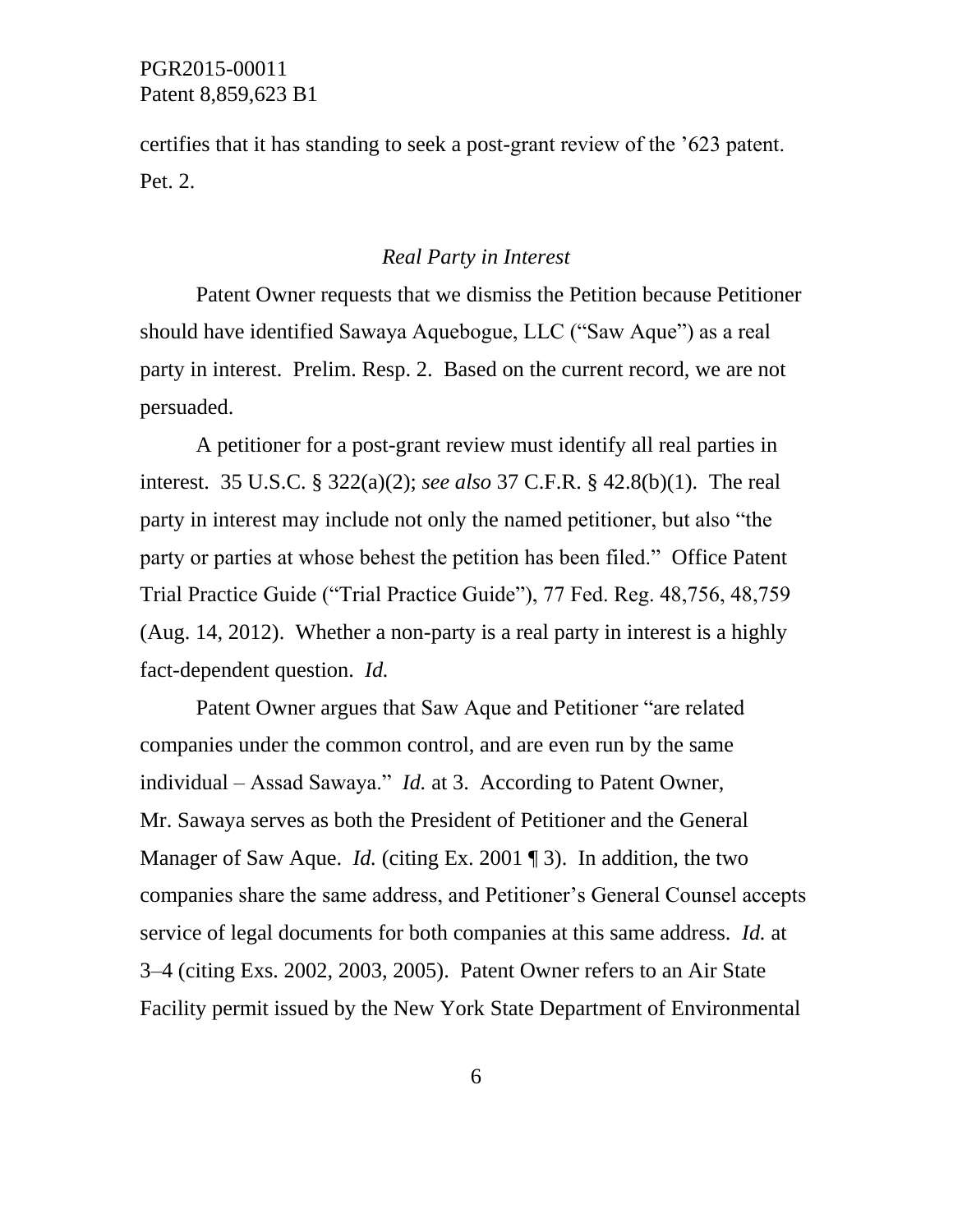l

Conservation. *Id.* at 4 (citing Ex. 2005). Although the permit was issued to Saw Aque, the facility bore Petitioner's name. *Id.* at 4 (citing Ex. 2005, 1).

Patent Owner also refers to a 2011 agreement between itself and Petitioner, which allegedly involves the "manufacturing, marketing, and distribution of a selection of products and subject matter of the '623 patent." *Id.*; Ex. 2001, Ex. A. Saw Aque is not a party to the agreement. Ex. 2001 ¶ 21. Pursuant to that agreement, however, Patent Owner "agreed to provide certain consideration to Saw Aque." *Id.*, Ex. A. All the evidence, Patent Owner contends, shows that Saw Aque "has a direct interest in this proceeding and has the motivation and ability to control this proceeding." Prelim. Resp. 6.

Citing the testimony from Mr. Sawaya, Petitioner asserts that "Petitioner and Saw Aque are separate and distinct entities that have no ownership interest in one another." Reply 4 (citing Ex. 1022  $\P$  6).<sup>3</sup> According to Mr. Sawaya, the two companies "do not have a parent/subsidiary relationship," and are not under common control. Ex. 1022 ¶ 6. Petitioner also emphasizes that the two companies are in different fields of businesses—while Petitioner "is in the business of pharmaceutical research, development, manufacturing, supply and

 $3$  We recognize that we rely on Mr. Sawaya's testimony regarding real party in interest while Patent Owner has not had an opportunity to cross-examine him on this issue. Upon institution, Patent Owner, should it wishes to pursue the issue, can cross-examine Mr. Sawaya through routine discovery. *See* 35 U.S.C. § 326(a)(5); 37 C.F.R. § 42.51.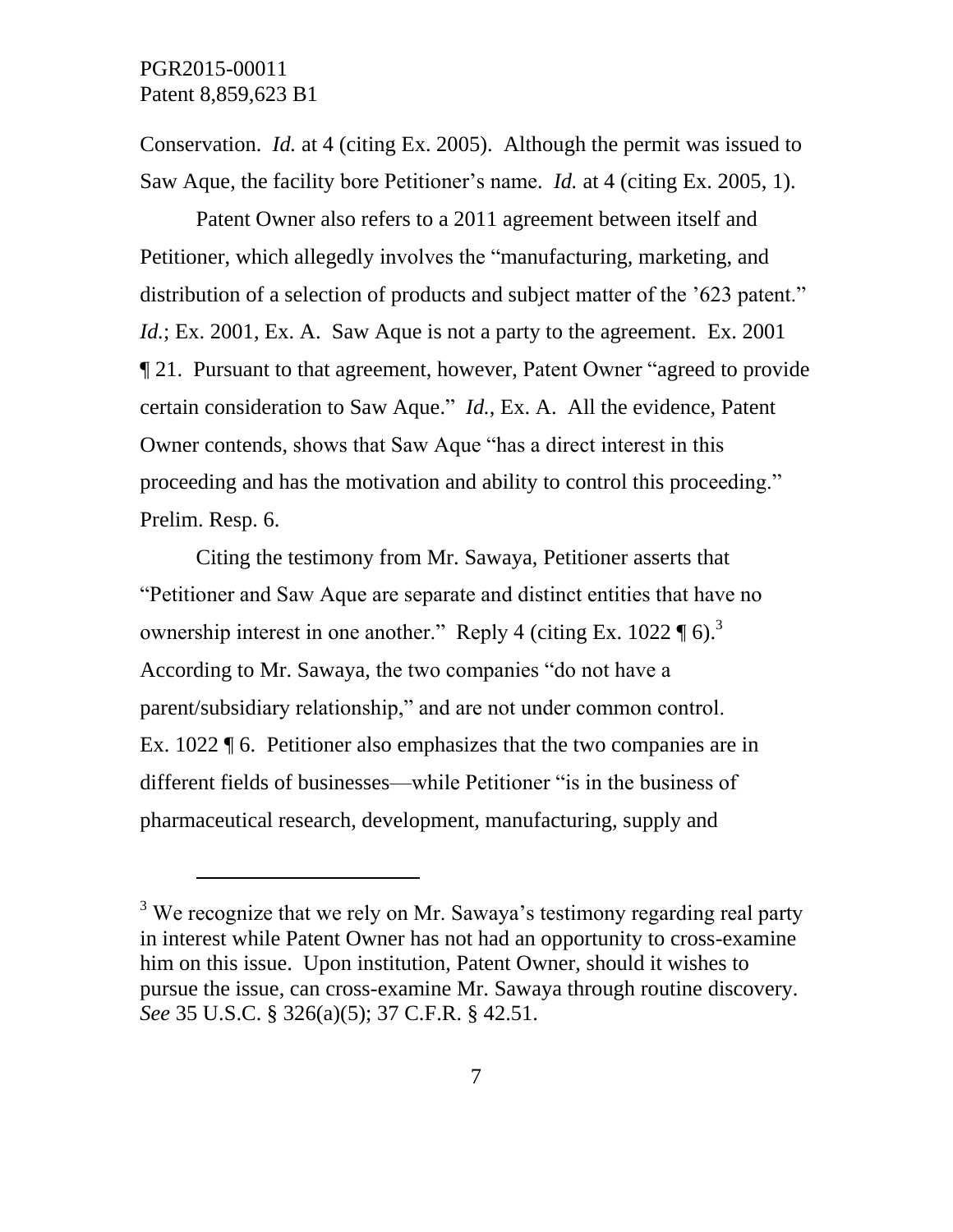distribution," Saw Aque is a holding company that holds, among others, real properties. Reply 5 (citing Ex. 1022 ¶¶ 4, 8). According to Petitioner, the two companies "share the same address merely because Saw Aque owns property that it leases to Petitioner at arm's length rates." *Id.* (citing Ex. 1022 ¶ 13).

Mr. Sawaya testifies that "Saw Aque does not have an ownership interest in any entity that could infringe the '623 patent," and "does not have the capabilities to manufacture or sell products that allegedly could be covered by the '623 patent." Ex. 1022 ¶ 9. As a result, Petitioner contends, Saw Aque "has no interest in challenging the claims of the '623 patent." Reply 5.

To determine whether Saw Aque is a real party in interest to this postgrant review, we analyze whether Saw Aque "exercised or could have exercised control" over Petitioner's participation in this proceeding. Trial Practice Guide, 77 Fed. Reg. at 48,759. In this inquiry, we are persuaded by Mr. Sawaya's testimony that Saw Aque, a company unrelated to Petitioner and in a line of business different from Petitioner's, "did not direct, control, or fund the preparation or filing of the Petition." *See* Prelim. Resp. 8 (citing Ex. 1022 ¶ 12). Therefore, based on the current record, we determine that Petitioner has complied with the statutory requirement to identify the correct real party in interest.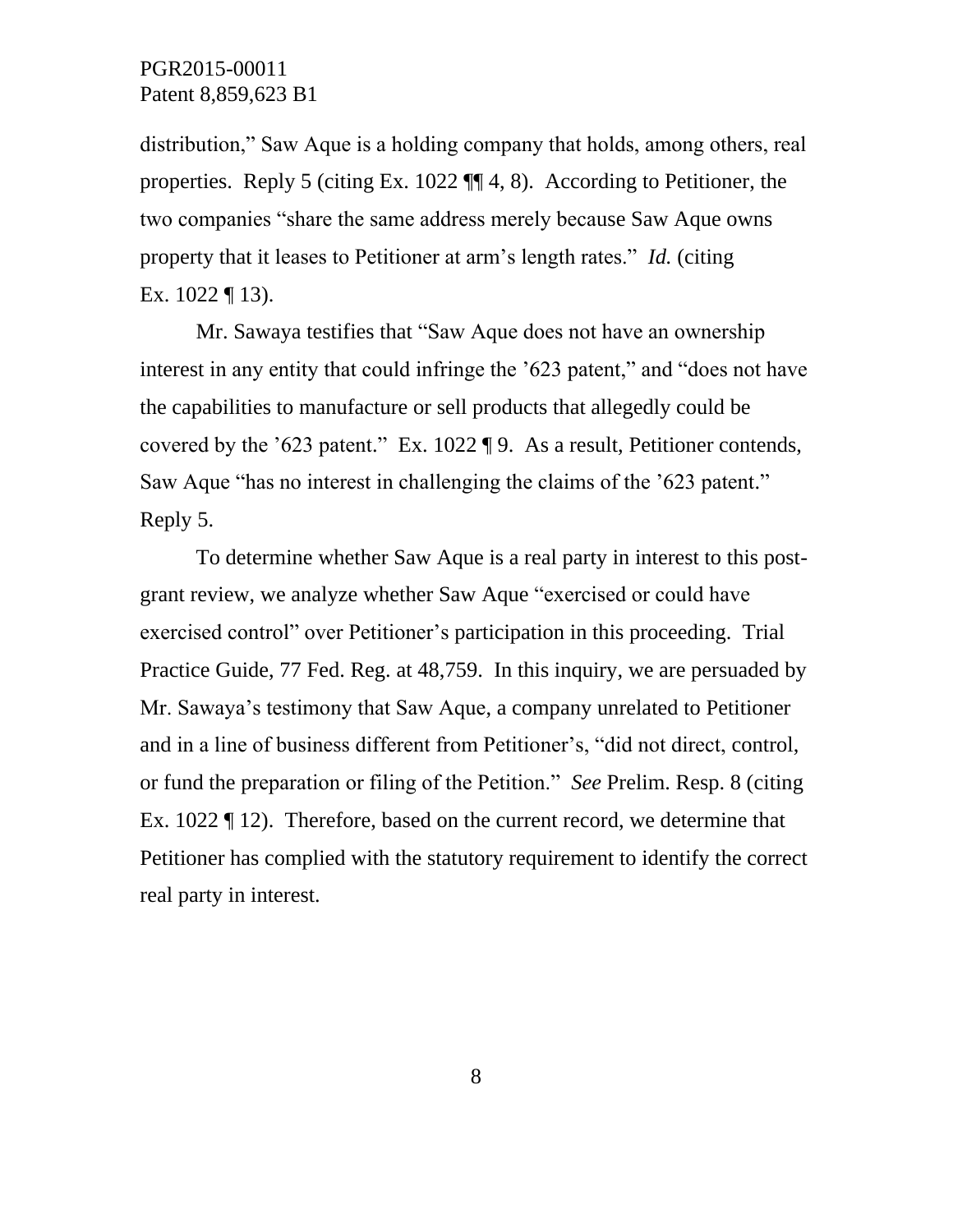### *Claim Construction*

In a post-grant review, we interpret a claim term in an unexpired patent according to its broadest reasonable construction in light of the specification of the patent in which it appears. 37 C.F.R. § 42.200(b); *see also In re Cuozzo Speed Techs., LLC*, 793 F.3d 1268, 1281 (Fed. Cir. 2015) (concluding that "Congress implicitly adopted the broadest reasonable interpretation standard in enacting the AIA"). Under that standard, and absent any special definitions, we assign claim terms their ordinary and customary meaning, as would be understood by one of ordinary skill in the art at the time of the invention, in the context of the entire patent disclosure. *In re Translogic Tech., Inc.*, 504 F.3d 1249, 1257 (Fed. Cir. 2007).

Petitioner proposes constructions for the following terms: (1) "chiral purity" and "initial chiral purity;" (2) "wherein the chiral purity of Rphenylephrine hydrochloride is at least 95% of the initial chiral purity after 6 months;" (3) "administering the composition into an eye of an individual in need thereof, wherein the composition is stored between -10 to 10 degree Celsius prior to administration;" and (4) "allowed to be." Pet. 31–33. Patent Owner challenges the first two constructions. Prelim. Resp. 21–22.

Claim terms need only be construed to the extent necessary to resolve the controversy. *Wellman, Inc. v. Eastman Chem. Co.*, 642 F.3d 1355, 1361 (Fed. Cir. 2011). For purposes of this Decision, we determine that no terms require express construction.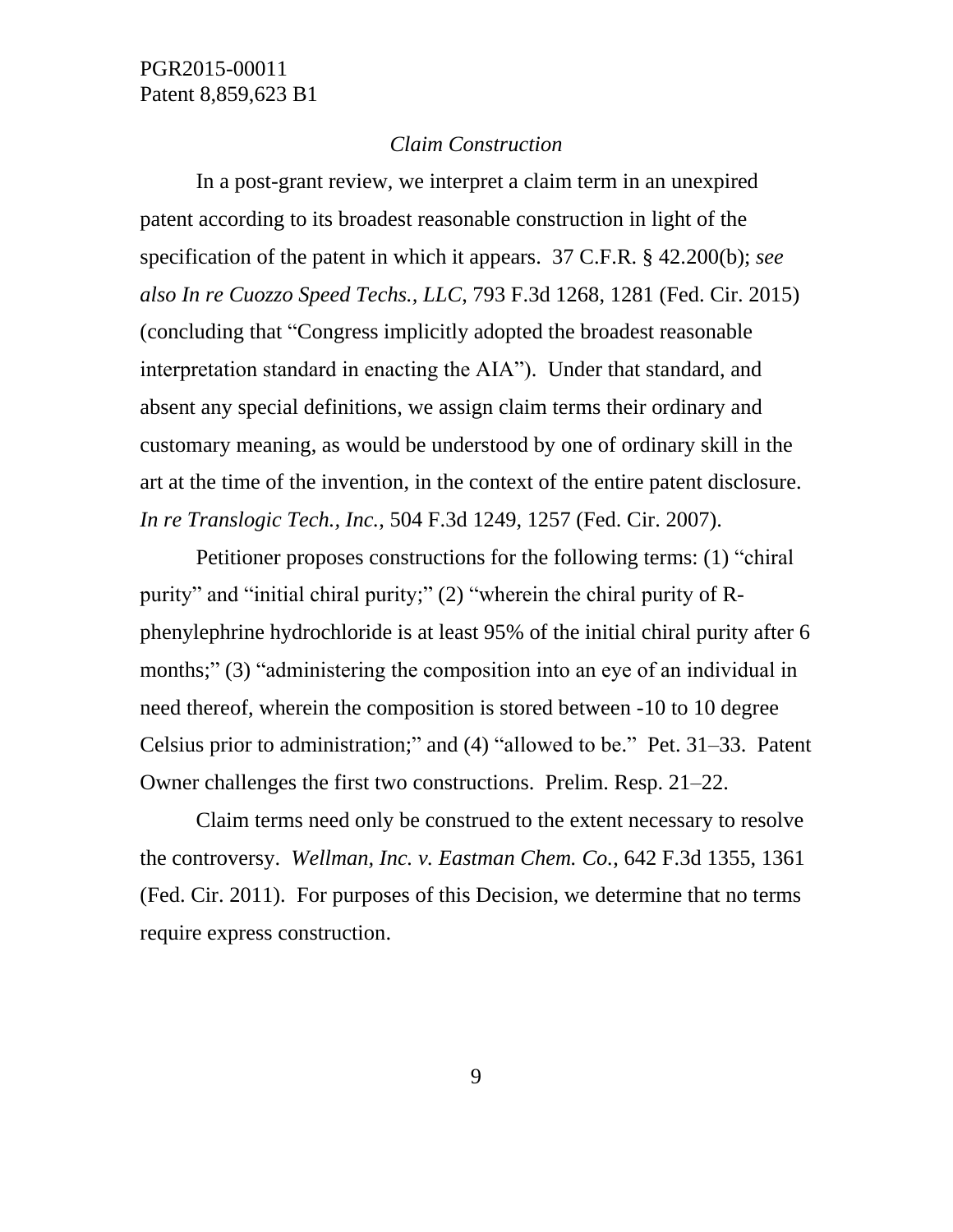l

### *The Altaire's Product Ground*

Petitioner argues that claims 1–13 of the '623 patent are unpatentable as obvious over Altaire's Product.<sup>4</sup> Pet. 33–45.

Petitioner relies on two lots of Altaire's products: Lot # 11578 and Lot # 11581. Pet. 34. According to Mr. Sawaya, Lot # 11578, a 2.5% phenylephrine hydrochloride ophthalmic solution, was manufactured in December 2011, and sold and distributed to an Altaire customer in October 2012. Ex. 1003 ¶¶ 4, 36; Ex. 1007. Lot # 11581, a 10% phenylephrine hydrochloride ophthalmic solution, was manufactured in January 2012, and sold and distributed to another Altaire customer in October 2012. Ex. 1003 ¶¶ 5, 6, 36; Ex. 1009. In other words, these products were "in public use, on sale, or otherwise available to the public" before November 14, 2013, the effective filing date of the challenged claims. *See* 35 U.S.C. § 102(a)(1). Therefore, they qualify as prior art.

Relying on the package insert, Petitioner points out that Altaire's Product contains R-phenylephrine hydrochloride<sup>5</sup> and an aqueous buffer, as claim 1 requires. Pet. 38 (citing Ex. 1018, 1). The package insert directs the user to place one drop of the solution in each eye for pupil dilation, also as

<sup>&</sup>lt;sup>4</sup> Petitioner asserts two different challenges of claims 1–13 under this single ground: anticipation, "or, in the alternative," obviousness. Pet. 33. We exercise our discretion and do not address the anticipation challenge. *See* 37 C.F.R. § 42.108.

<sup>&</sup>lt;sup>5</sup> Petitioner asserts that "(-) m-Hydroxy-α-[(methylamino)methyl] benzyl alcohol hydrochloride is the same as R-phenylephrine hydrochloride." Pet. 48.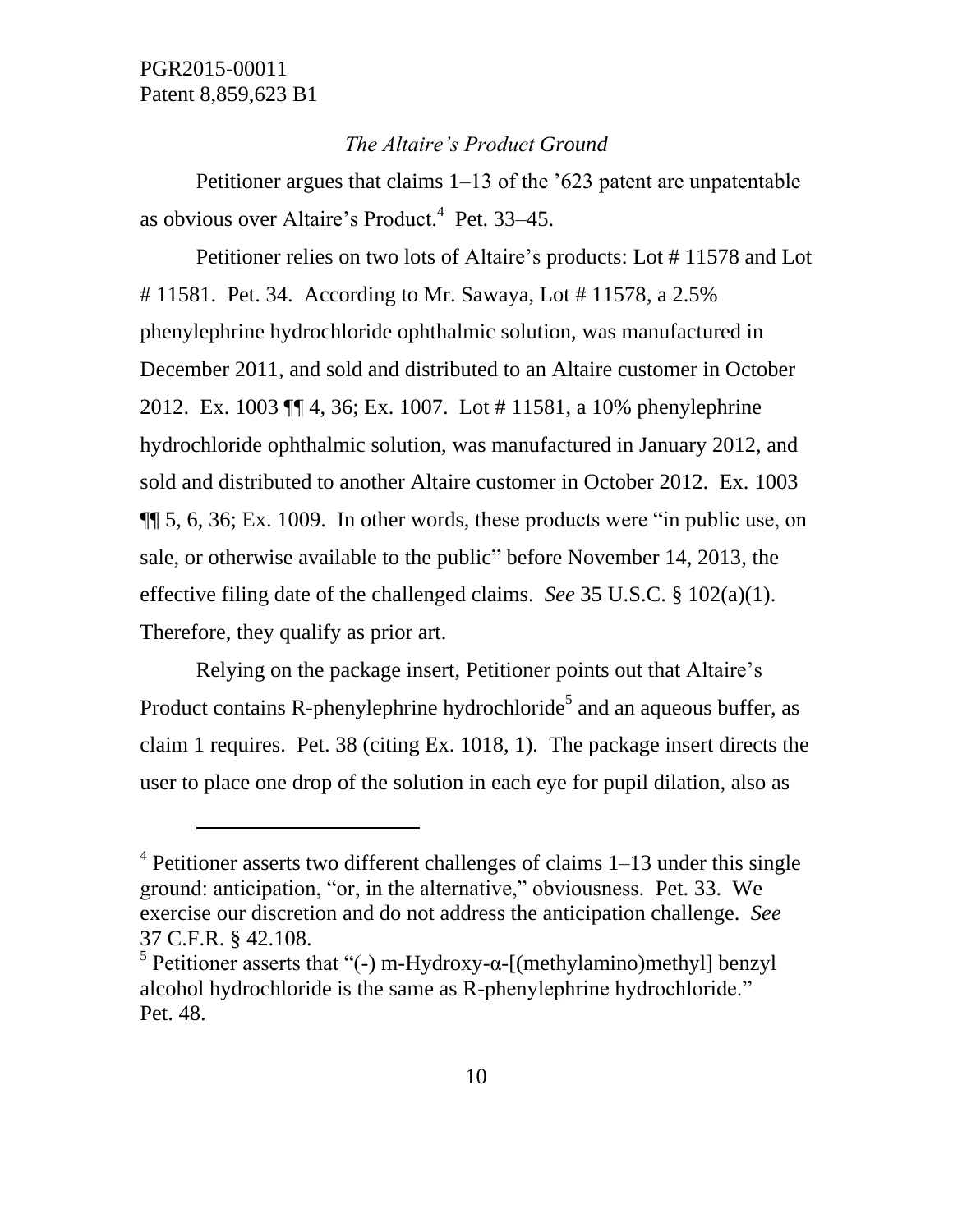claim 1 requires. *Id.* at 37 (citing Ex. 1018, 1), 39 (citing Ex. 1018, 2). Furthermore, the package insert instructs that the Altaire's Product should be stored at 2–8 degree Celsius, within the temperature range recited in claim 1. *Id.* at 40 (citing Ex. 1018, 2).

Petitioner refers to Exhibits 1012, 1016, and 1019 for teaching the chiral-purity limitations of claim 1. *Id.* at 35–39. According to Mr. Sawaya, Lot # 11578 in Exhibit 1012 and Lot # 11581 in Exhibit 1019 were tested after cold storage for over 13 months and over 12 months, respectively. Ex. 1003 ¶¶ 37, 38. In Exhibit 1012, the optical rotation data showed the chiral purity of Lot # 11578 was 101.5% of the R-phenylephrine hydrochloride control. Pet. 35 (citing Ex. 1012, 8). In Exhibit 1019, the HPLC data showed that no S-form of phenylephrine was detected in Lot # 11581. *Id.* at 37, 39; Ex. 1019. Thus, Petitioner argues, Altaire's Product meets the limitation of claim 1, requiring "the chiral purity of Rphenylephrine hydrochloride is at least 95% of the initial chiral purity after 6 months." Pet. 39.

Mr. Sawaya further states that both Lot #11578 and Lot #11581 in Exhibit 1016 were tested after room-temperature storage for 37 months. Ex. 1003 ¶ 24; Ex. 1016. In both cases, no S-form of phenylephrine was detected using the HPLC method. Ex. 1003 ¶ 25; Ex. 1016. Because the chiral purity of R-phenylephrine hydrochloride remained undiminished after months of storage under either cold or room temperature, Petitioner contends that the initial chiral purity would have been essentially 100%, meeting the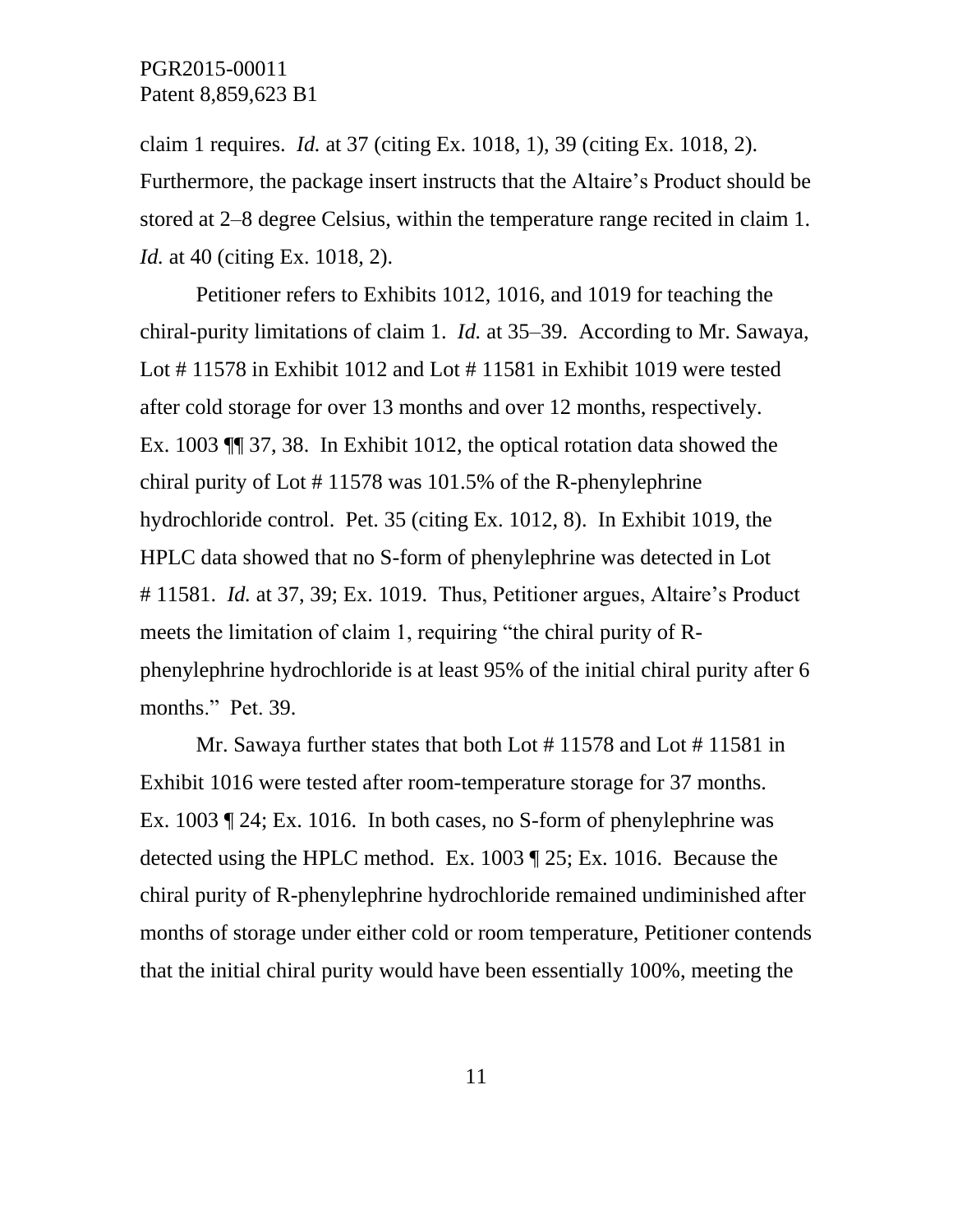initial-chiral-purity requirement of claim 1. Pet. 36, 39. We find Petitioner's argument persuasive based on the evidence of record so far.

Patent Owner challenges the methodology Petitioner used in determining chiral purity. Prelim. Resp. 12–18. First, according to Patent Owner, only those methods disclosed in the '623 patent, and not the USP standard HPLC protocol used by Petitioner, can reliably detect chiral impurity. *Id.* at 12–15. For support, Patent Owner points us to a declaration submitted during prosecution, by Mr. Patrick H. Witham, one of the inventors of the '623 patent, in which he states that "[n]on-chiral reverse phase column chromatographs (currently published USP HPLC method) show no or little chemical degradation of R-Phenylephrine hydrochloride in both formulations (i) and (ii)." *Id.* at 14 (citing Ex. 1002, 110). The significance of this statement, however, is not immediately clear to us. Read in context, the sentence appears to indicate neither storing a commercially available R-Phenylephrine hydrochloride at room temperature for six months (as in (i)), nor storing an R-Phenylephrine hydrochloride of the '623 patent at 2–8 degree Celsius (as in (ii)), led to detectable degradation. Ex. 1002, 109–10. We are not persuaded, at this stage, that Mr. Witham's statement serves to discredit the USP standard HPLC method utilized by Petitioner as a reliable method to detect chiral impurity.

Patent Owner also presents Exhibit 2014, purportedly "a study designed specifically to address whether the currently published USP method could reliably detect S-phenylephrine." Prelim. Resp. 14. Exhibit 2014 appears to be pages from a laboratory notebook with handwritten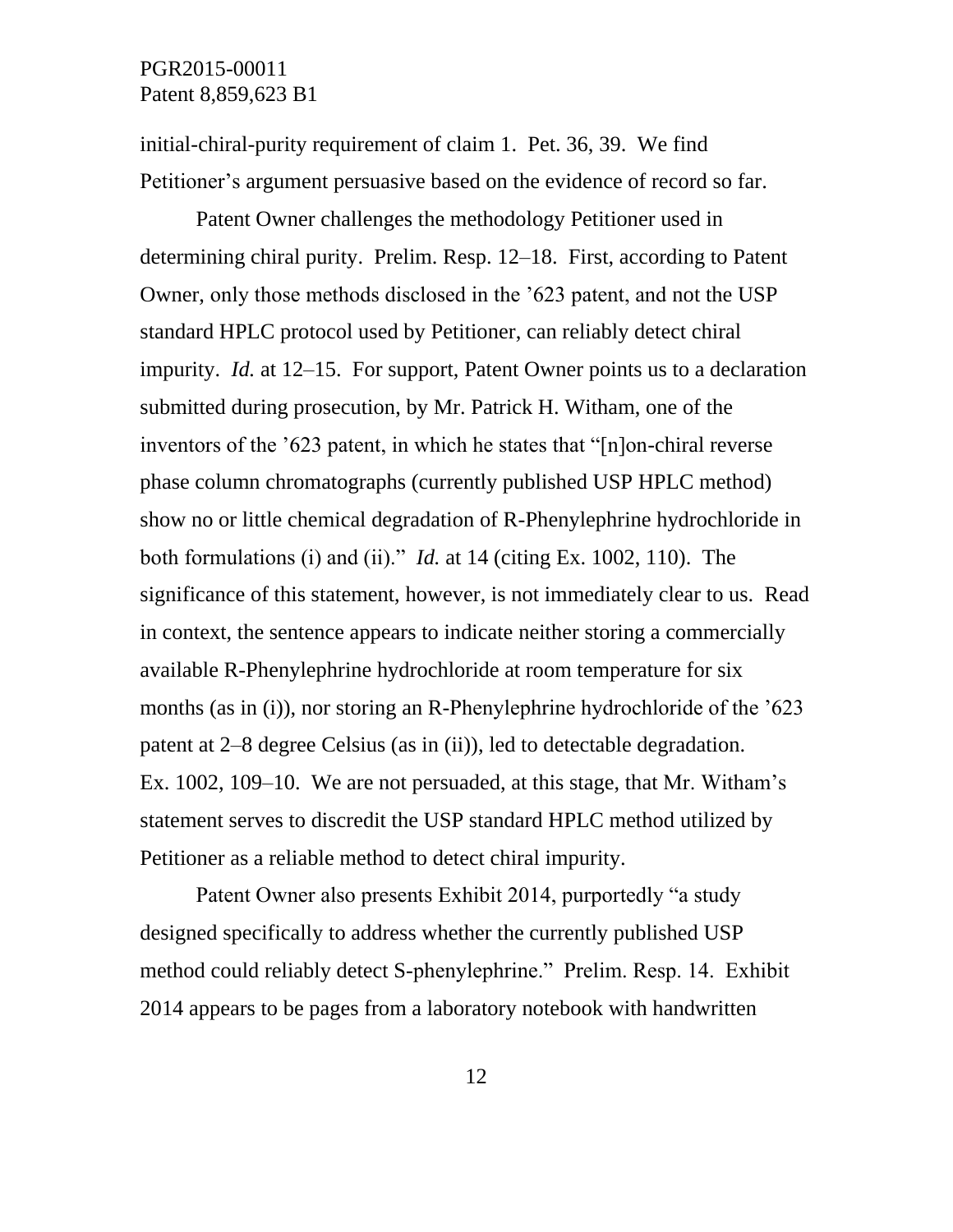information and certain test results. At this stage of the proceeding, with only attorney argument and no other explanation from Patent Owner, we find Petitioner's evidence sufficient for institution.

Second, Patent Owner contends that the optical rotation method used by Petitioner in Exhibit 1012 provides not quantitative, but rather relative, measurements. *Id.* at 16–17. Patent Owner points out that Petitioner's study relied on phenylephrine hydrochloride obtained from Sigma Aldrich as a control. *Id.* at 17 (citing Ex. 1012, 3). As a result, Patent Owner asserts, "[k]nowing the chiral purity of the Sigma control is critical to drawing any conclusions from the study regarding the absolute chiral purity of Lot # 11578." *Id.* According to Patent Owner, the data showing a chiral purity of 101.5% for the tested R-phenylephrine hydrochloride demonstrates the impurity of the control. *Id.* at 18.

We understand Exhibit 1012 shows data generated by Petitioner on behalf of Patent Owner, which was submitted to the FDA. *See* Pet. 9–11 (citing Ex. 1003 ¶¶ 9–10). Petitioner asserts that the study was performed during Patent Owner's New Drug Application, and in response to the FDA's request for "adding a chiral purity test to the drug product specification." *Id*. at 9–10. We recognize that Patent Owner has raised legitimate concerns about the purity of the Sigma control used, and how that may affect the chiral purity data relied upon by Petitioner. At this stage of the proceeding, however, there is an insufficient basis to conclude that such data are unreliable. Thus, based on the current record, even though Patent Owner's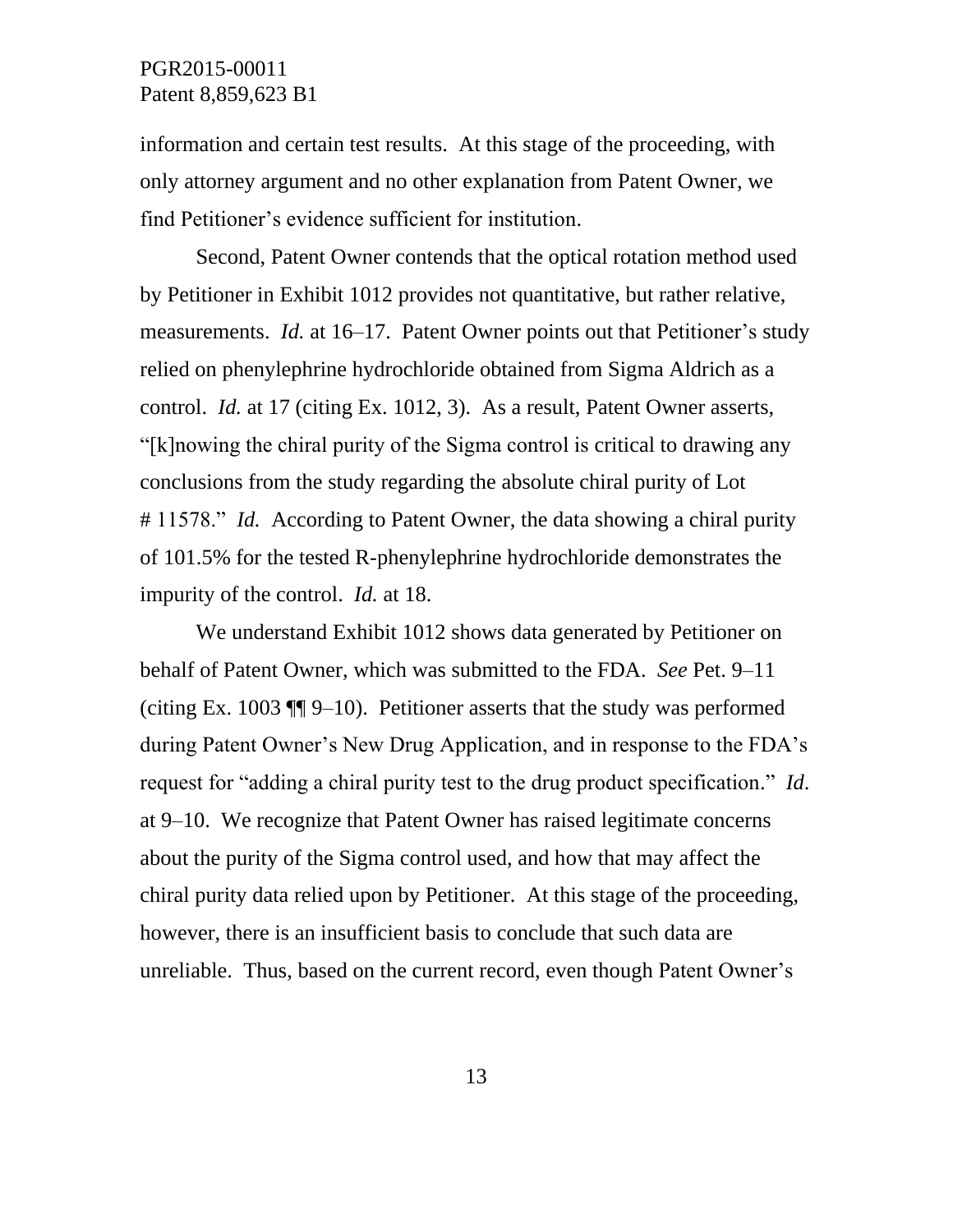argument here may be reasonable, we find Petitioner's evidence sufficient to go forward with trial.

Patent Owner argues that Petitioner's witness, Mr. Sawaya, is a fact witness, and not an expert. Prelim. Resp. 18–20. We agree. Mr. Sawaya states that he makes the Declaration "based upon [his] personal knowledge of the facts stated [t]herein." Ex. 1003 ¶ 1. In his Declaration, he does not explain his "knowledge, skill, experience, training, or education" that would provide the bases for his qualification as an expert. *See* Fed. R. Evid. 702. Because Mr. Sawaya is not shown to be an expert witness, we accord no weight to his opinion in that capacity.

That said, the lack of expert testimony is not, as Patent Owner argues, fatal to the Petition. *See* Prelim. Resp. 24. Where the technology is simple, where the references are easily understandable without the need for expert explanatory testimony, or where the factual inquiries underlying the obviousness determination are not in material dispute, expert testimony, though it might be helpful, may not be indispensable. *Allergan, Inc. v. Barr Labs., Inc.*, 501 F. App'x 965, 972 (Fed. Cir. 2013); *see also Wyers v. Master Lock Co.*, 616 F.3d 1231, 1239 (Fed. Cir. 2010) ("[T]he legal determination of obviousness may include recourse to logic, judgment, and common sense, in lieu of expert testimony.").

Patent Owner further challenges portions of Mr. Sawaya's Declaration, in which he testifies to the temperature and duration of the product storage. Pet. 26–27. According to Patent Owner, Mr. Sawaya fails to corroborate his statement about storing Altaire's Product at cold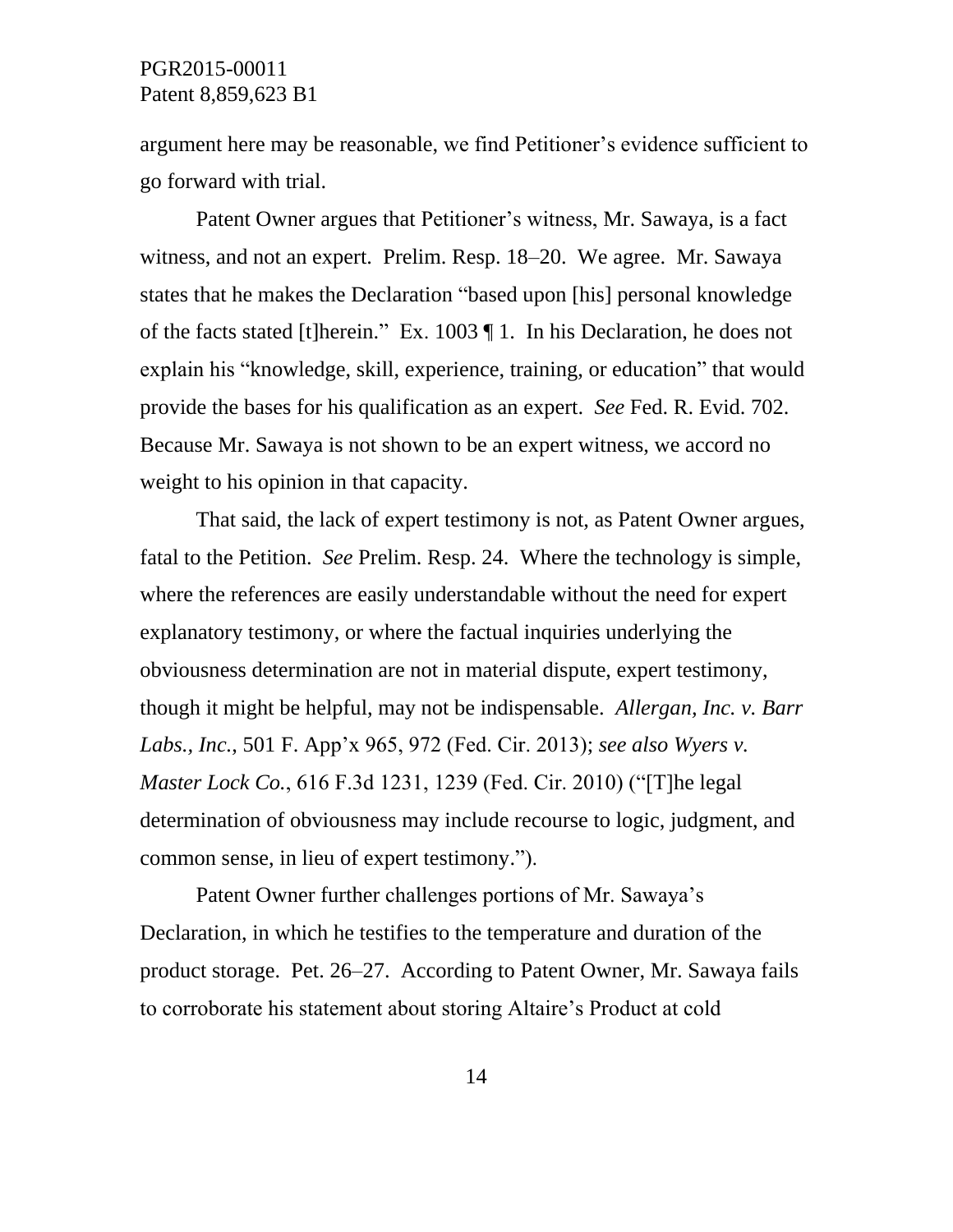temperature for over six months before testing in the studies. *Id.* at 19, 26– 27. Patent Owner's position is not unreasonable. But, at this stage of the proceeding, Patent Owner's argument does not persuade us that we should decline to go forward with a trial. We emphasize that, upon institution, a post-grant review proceeding provides the opportunity for discovery of "evidence directly related to factual assertions advanced by either party in the proceeding." *See* 35 U.S.C. § 326(a)(5); 37 C.F.R. § 42.51. As a result, factual challenges, like this one, would be better resolved after the parties have had an opportunity to cross-examine each other's declarants.

In sum, based on the current record, we find that Petitioner has offered sufficient evidence to show that it is more likely than not that claim 1 is unpatentable as obvious over Altaire's Product. After considering Petitioner's arguments and evidence with respect to the remaining claims (Pet. 42–45), we determine that Petitioner has made a sufficient showing as to those claims, as well.

### *The Altaire's Package Insert Ground*

Petitioner asserts that claims 1–13 of the '623 patent are unpatentable under 35 U.S.C. § 102, or in the alternative, 35 U.S.C. § 103 as anticipated or rendered obvious in view of Altaire's Package Insert, or alternatively, in view of common knowledge in the art or, alternatively or in addition, in view of U.S. Patent No. 3,966,749 and in further view of Syn-Tech's Commercially Available product.

Pet. 45.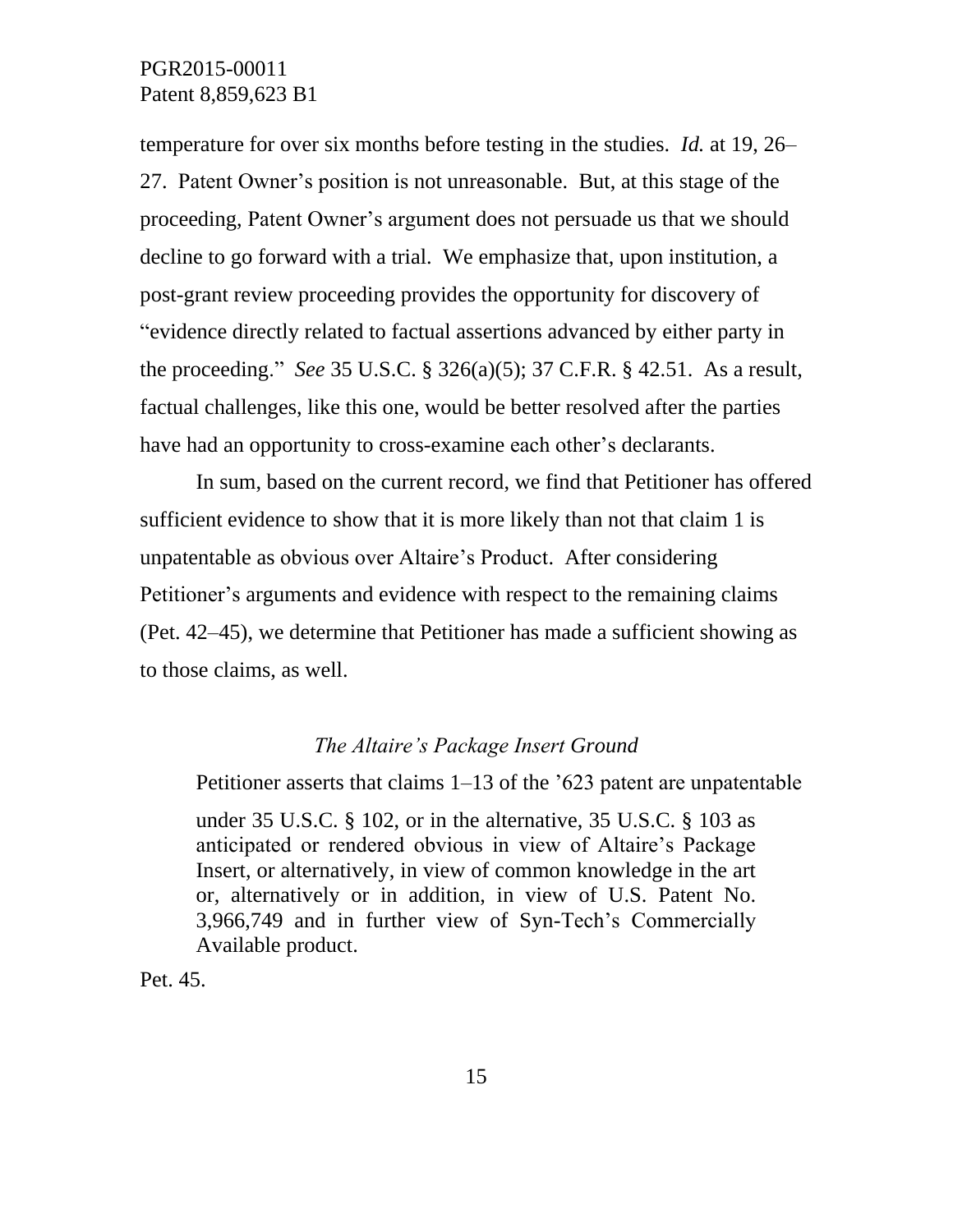Patent Owner argues that this ground of unpatentability "is not presented with the requisite degree of clarity or particularity and could be interpreted as including no fewer than eight separate grounds." Prelim. Resp. 29. We agree with Patent Owner.

Under the statute, a petition for a post-grant review must identify "with particularity, each claim challenged, the grounds on which the challenge to each claim is based, and the evidence that supports the grounds for the challenge to each claim." 35 U.S.C. § 322(a)(3). In addition, a petition must include a "full statement of the reasons for the relief requested, including a detailed explanation of the significance of the evidence." 37 C.F.R.  $\S$  42.22(a)(2). The Petition fails to comply with the requirements specified in the statute and the rules. We decline to identify or analyze all possible permutations of prior art combinations that Petitioner may have sought to include in this ground. We, thus, exercise our discretion and do not institute trial on this ground. *See* 37 C.F.R. § 42.108.

### *The AAPA Ground*

Petitioner contends that claims 1–13 of the '623 patent are unpatentable "under 35 U.S.C. § 103 as being obvious in view of Applicants' Admitted Prior Art ("AAPA"), Altaire's Package Insert, and/or the common knowledge in the art or, alternatively or in addition, in view of U.S. Patent No. 3,966,749." Pet. 57.

The AAPA ground also fails to comply with the requirements specified in 35 U.S.C.  $\S 322(a)(3)$  and 37 C.F.R.  $\S 42.22(a)(2)$ . First, though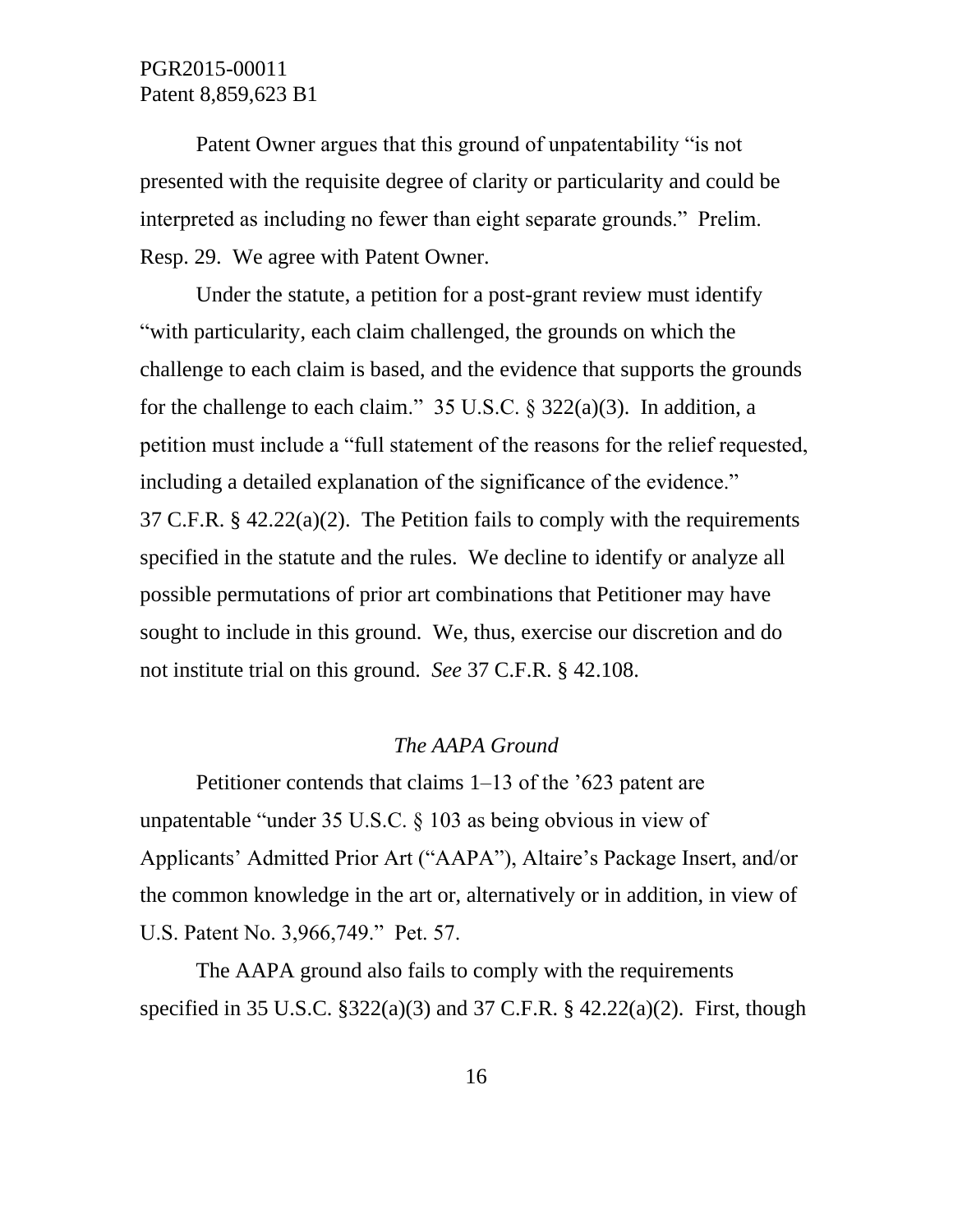presented as a single ground, with language "and/or" and "alternatively or in addition," the AAPA ground actually represents numerous different grounds. *Id.* Second, Petitioner asserts this unpatentability ground based on its analysis of the originally filed claim 1, a claim different from the challenged claim 1. *Id.* Because the Petition does not identify with sufficient particularity either the claim challenged, or the grounds on which the challenge is based, we, again, exercise our discretion and do not institute trial on this ground.

### *The Indefiniteness Ground*

Petitioner argues that claim 1 fails to particularly out and distinctly claim the subject matter of the invention. Pet. 66–68. Petitioner asserts claim 1 does not require storage at cold temperature for any minimum duration before use, even though the preamble refers to chiral purity after six months. *Id.* at 32–33, 66–67. According to Petitioner, however, during prosecution, both the applicants and the examiner relied on cold storage for six months to distinguish claim 1 from the prior art. *Id.* at 67 (citing Ex. 1002, 110–13, 167). Thus, Petitioner argues, "claim 1 is unclear as to what it encompasses," and thus, is indefinite. *Id.* We are not persuaded.

To satisfy the requirement under 35 U.S.C. 112(b), "claims are required to be cast in clear—as opposed to ambiguous, vague, indefinite terms." *In re Packard*, 751 F.3d 1307, 1313 (Fed. Cir. 2014). Petitioner is correct that claim 1 does not require cold storage for six months before administering the composition to a patient. Indeed, the only step of claim 1

17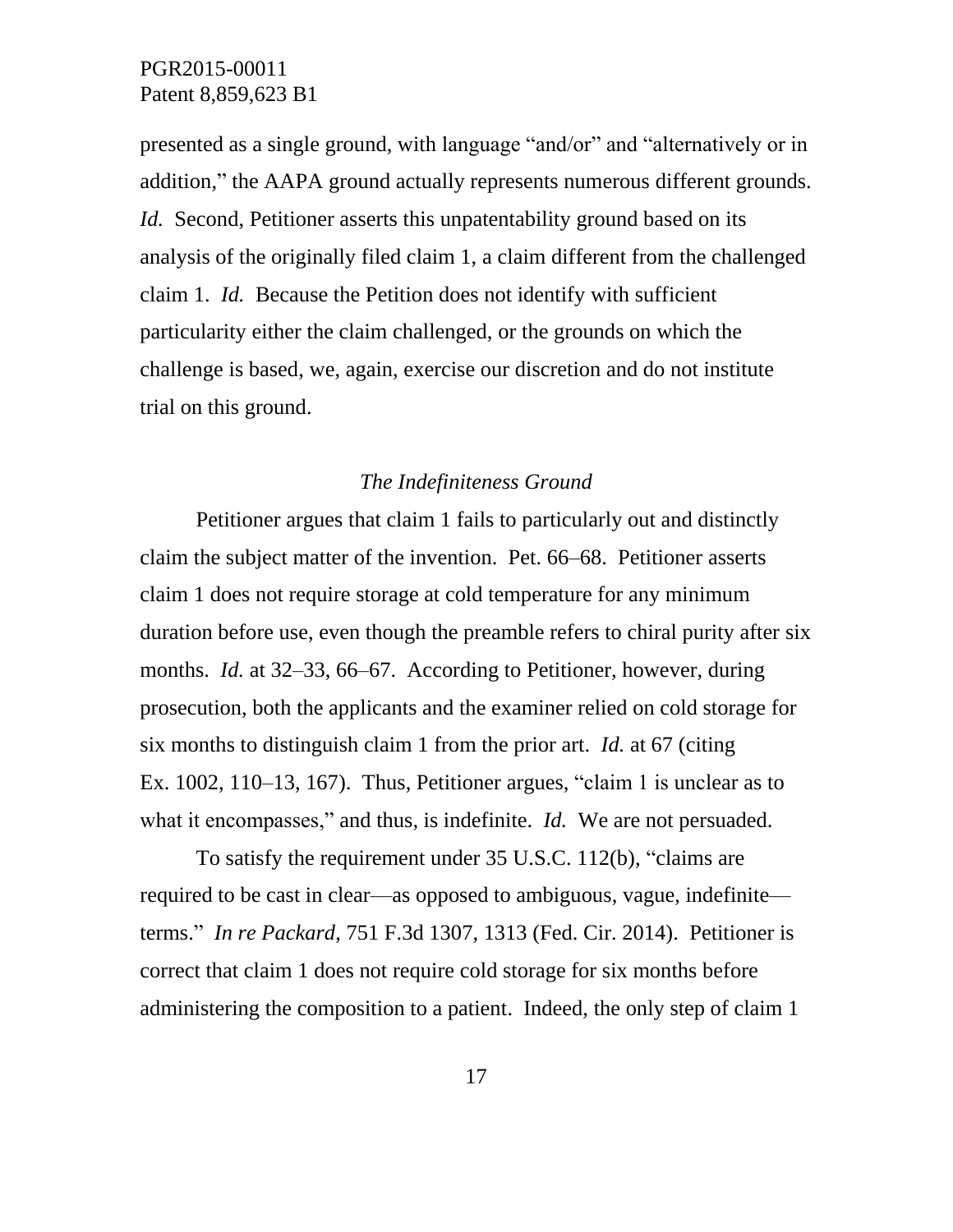recites that the composition is "stored between –10 to 10 degree Celsius prior to administration." Ex. 1001, 12:45–48. It does not specify how long the storage must be at that cold temperature.

Patent Owner contends that claim 1 requires cold storage for six months, "such that the chiral purity after said storage is at least 95% of the initial chiral purity." Prelim. Resp. 37. Patent Owner, however, relies on not the step of the claim, but the preamble, which explicitly recites the chiral purity "is at least 95% of the initial chiral purity *after 6 months*." Ex. 1001, 12:42–44 (emphasis added).

This language of the preamble is also consistent with the prosecution history, which both parties emphasize. *See* Pet. 67 (citing Ex. 1002, 110–13, 167); Prelim. Resp. 37–38 (citing Ex. 1002, 110, 113, 167). During prosecution, the applicants argued, and the examiner agreed, that claim 1 was patentable because the chiral purity remained at least 95% of the initial chiral purity after cold storage for six months. Ex. 1002, 110, 113, 167.

Maintaining at least 95% of the initial chiral purity after six months, however, simply describes a property of the composition to be administered. The characteristic, defined in the preamble, does not add a limitation on the duration of storage at cold temperatures recited in the "administering" step. This is especially so because the preamble requires that, after the six-month storage, the chiral purity is only at least 90.25% (i.e., "at least 95% of the initial chiral purity," which is already "at least 95%"). *See id.* at 12:41–44. In contrast, the step of claim 1 requires "a chiral purity of at least 95% when administered after storage." *Id.* at 12:49–50.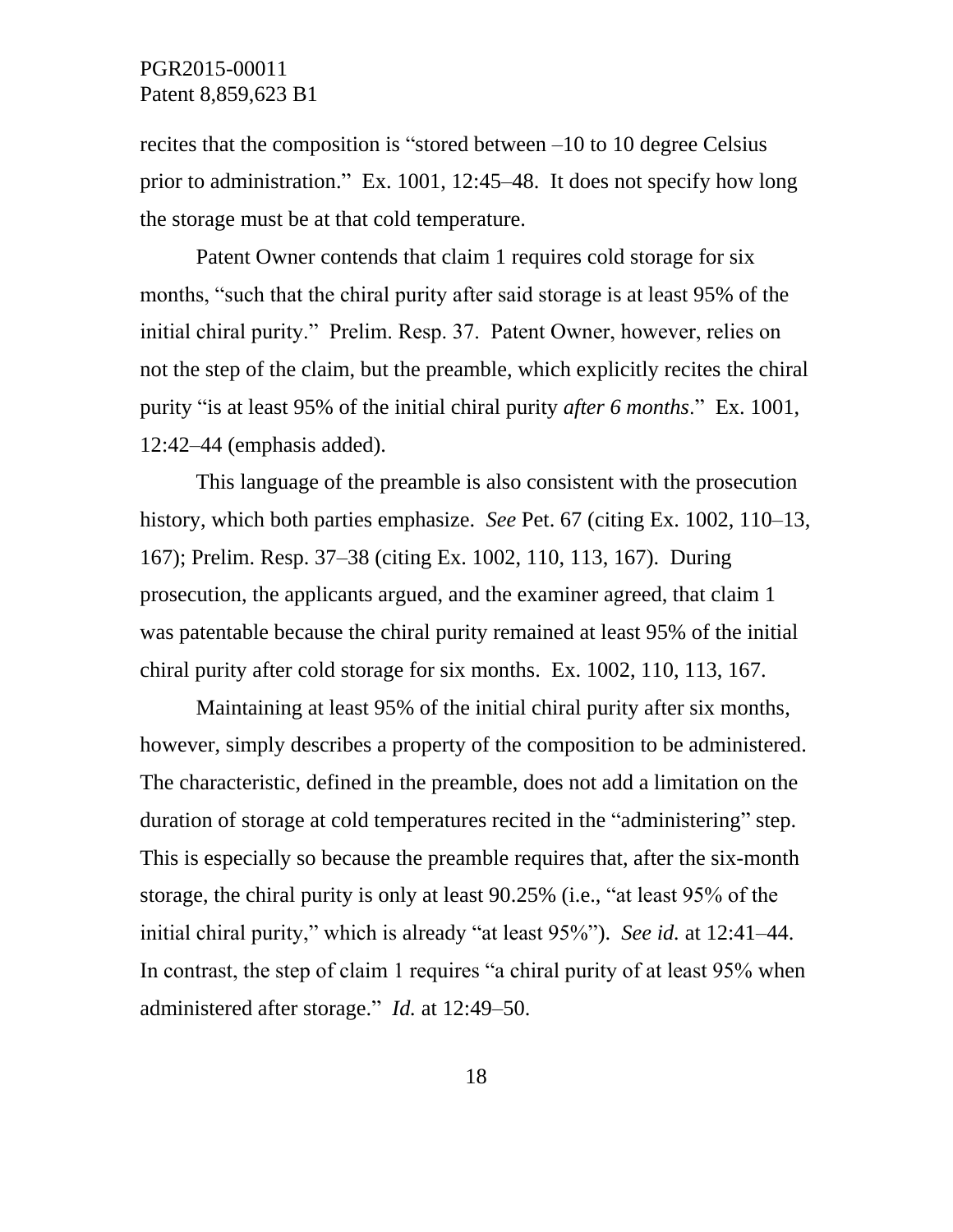Based on the current record, we determine that claim 1 is directed to a method of administering a composition—wherein the composition comprises R-phenylephrine hydrochloride that exhibits the property of having at least 95% of the initial chiral purity after six months—as long as the composition is stored in cold temperature before the administration. Although perhaps not articulately stated, claim 1 is cast in clear terms. *See Packard*, 751 F.3d at 1313. We accordingly deny Petitioner's indefiniteness ground.

#### **CONCLUSION**

For the foregoing reasons, the information presented in the Petition and accompanying evidence establishes that it is more likely than not that claims 1–13 of the '623 patent are unpatentable as obvious over Altaire's Product.

At this stage of the proceeding, the Board has not made a final determination as to the patentability of claims 1–13 or the construction of any claim term.

#### ORDER

Accordingly, it is

ORDERED that pursuant to 35 U.S.C. § 324(a), a post-grant review is hereby instituted to determine whether claims 1–13 of the '623 patent are unpatentable as obvious over Altaire's Product;

FURTHER ORDERED that no other grounds raised in the Petition are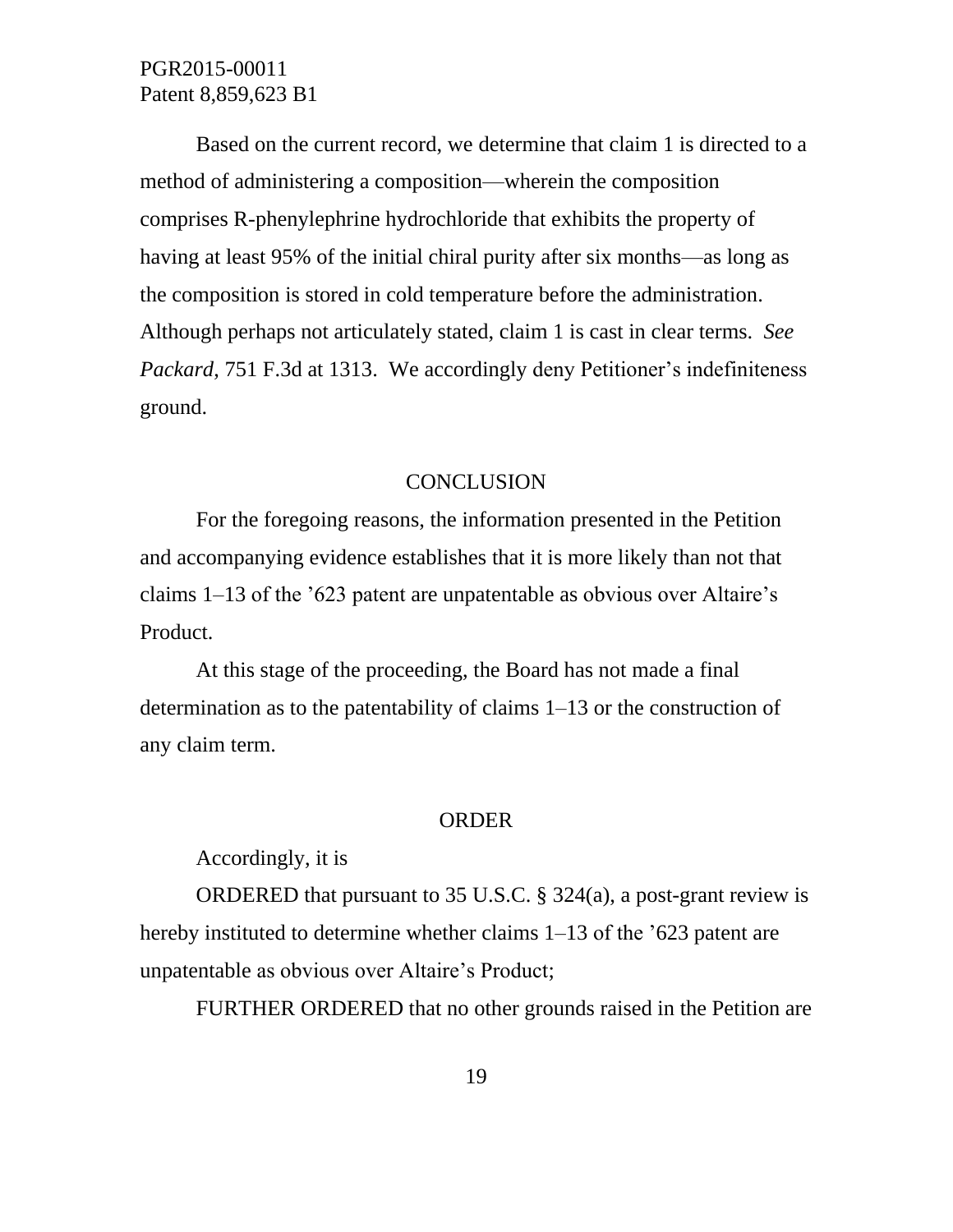instituted;

FURTHER ORDERED that pursuant to 35 U.S.C. § 324(d) and 37 C.F.R. § 42.4, notice is hereby given of the institution of a trial commencing on the entry date of this decision.